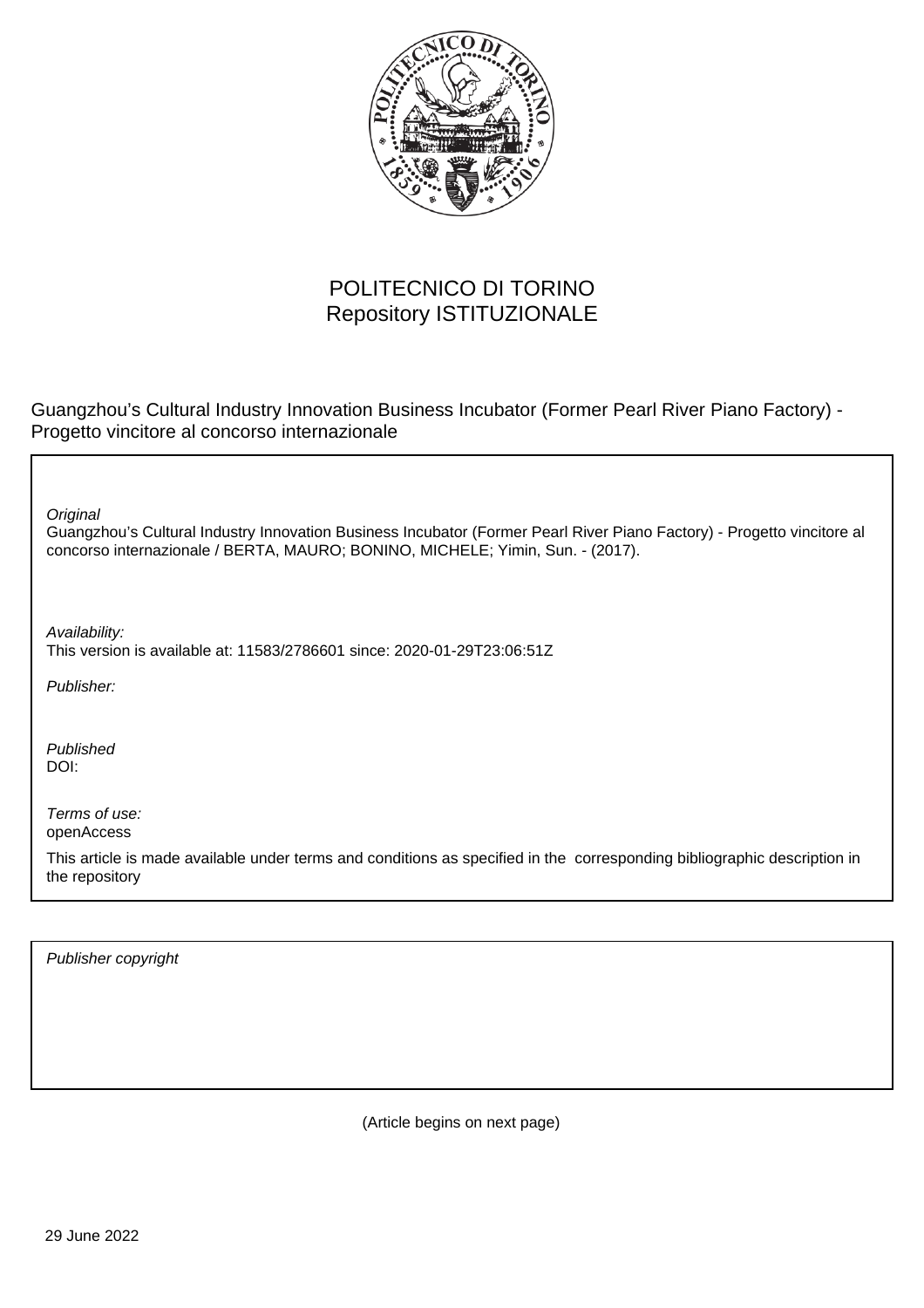## Guangzhou's Cultural Industry Innovation Business Incubator (ex Pearl River Piano Factory)

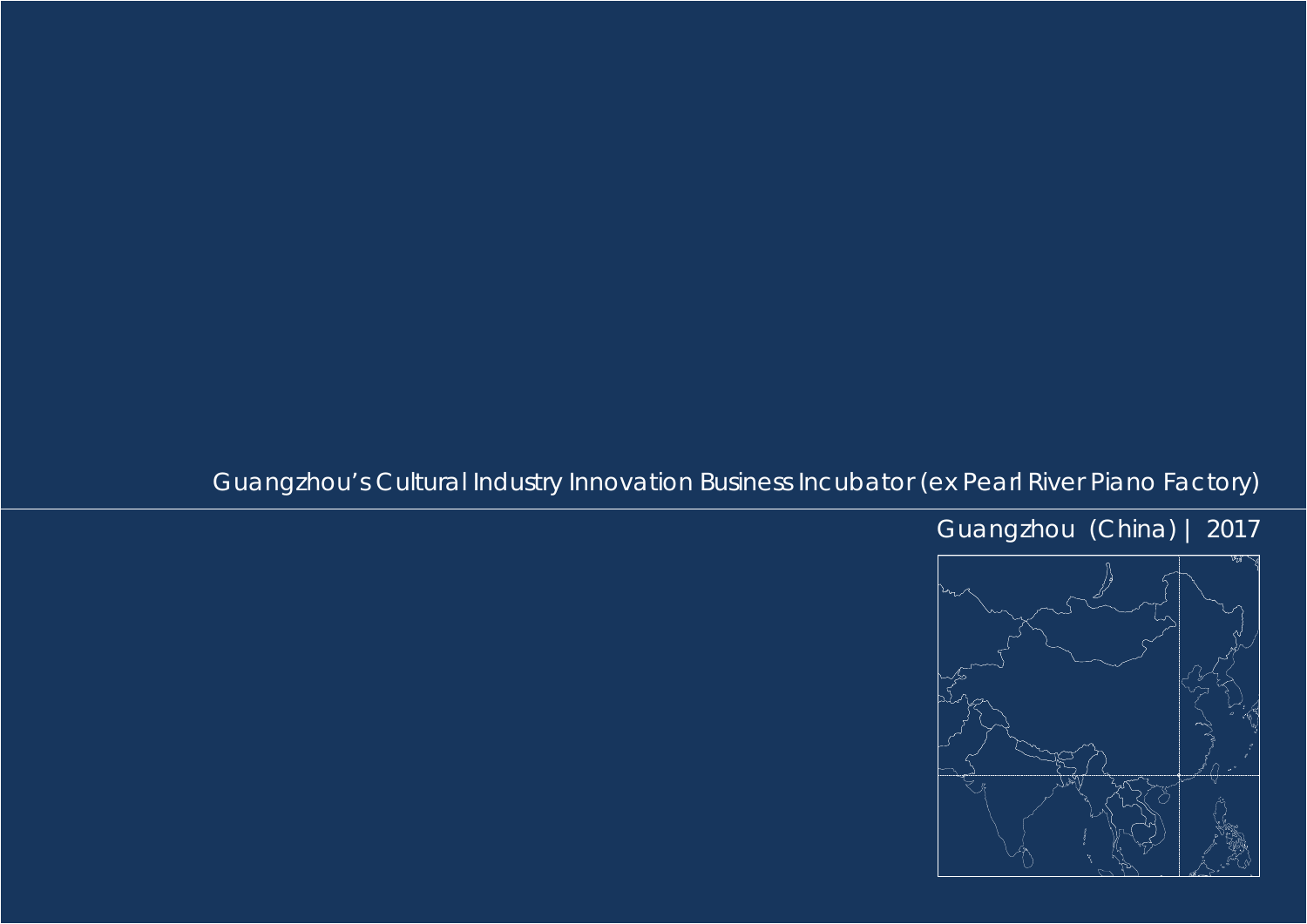







## **Guangzhou's Cultural Industry Innovation Business Incubator (former Pearl River Piano Factory)**

**Year:** 2017**Type:** Design competition (**1st Prize**) **Site:** Guangzhou (China) **Designers:** M. Berta, M. Bonino, Sun Y. **Collaborators:** E. Bruno, Xiao G., F. Carota, V. Federighi, F. Fiandanese, M. Mancini, M. P. Repellino

The Piano Factory has two exceptional potentials for the transformation: its proximity to the river, which flows a few meters away, and its impressing longitudinal organization, underlined by the rails on which the pianos were running.

plant that goes over 500 meters. south.

In the design proposal an elevated street, similar to the ones facing some Italian medieval squares, runs through the entire factory, from the large parking lot to the north and the public transport hub to the

It is a spine that orders and connects all the functions of the Music Park, making it easy to use. It has some great advantages: - it is barycentric to the section of the building, making high floors more accessible to the public.

- it releases the ground floor from excessive pressure of the crowd, making it more flexible and permeable to the river.

- it creates a minimal but highly recognizable architectural sign on

the facades, while offering privileged views of the river and the city. Besides that, only minimal work is required for the Piano Factory: it enhances its façades and its special chimneys, exploits the flexible modularity of its structure and windows, prepares it to welcome a new public enthusiastic for its future and aware of its past. Pearl River Pianos Company, as the local government, giving the first prize to the POLITO-SCUT Joint team, had, in a certain way, accept the challenge to inted the industrial regeneration as a process the start with the employment of existing resources and heritage. That is an important theme, that China is absorbing in its development line, during the "New Normal Phase", and that Polito feels honoured to joint with local partners.

The Pearl River Piano is one of the leading companies in the field of pianos manufacturing, covering the 25% of the Chinese Market and the 12% of the global one. The factory covers an extensions of 133.000 sqm meters, arranged on 7 floors, with a total length of the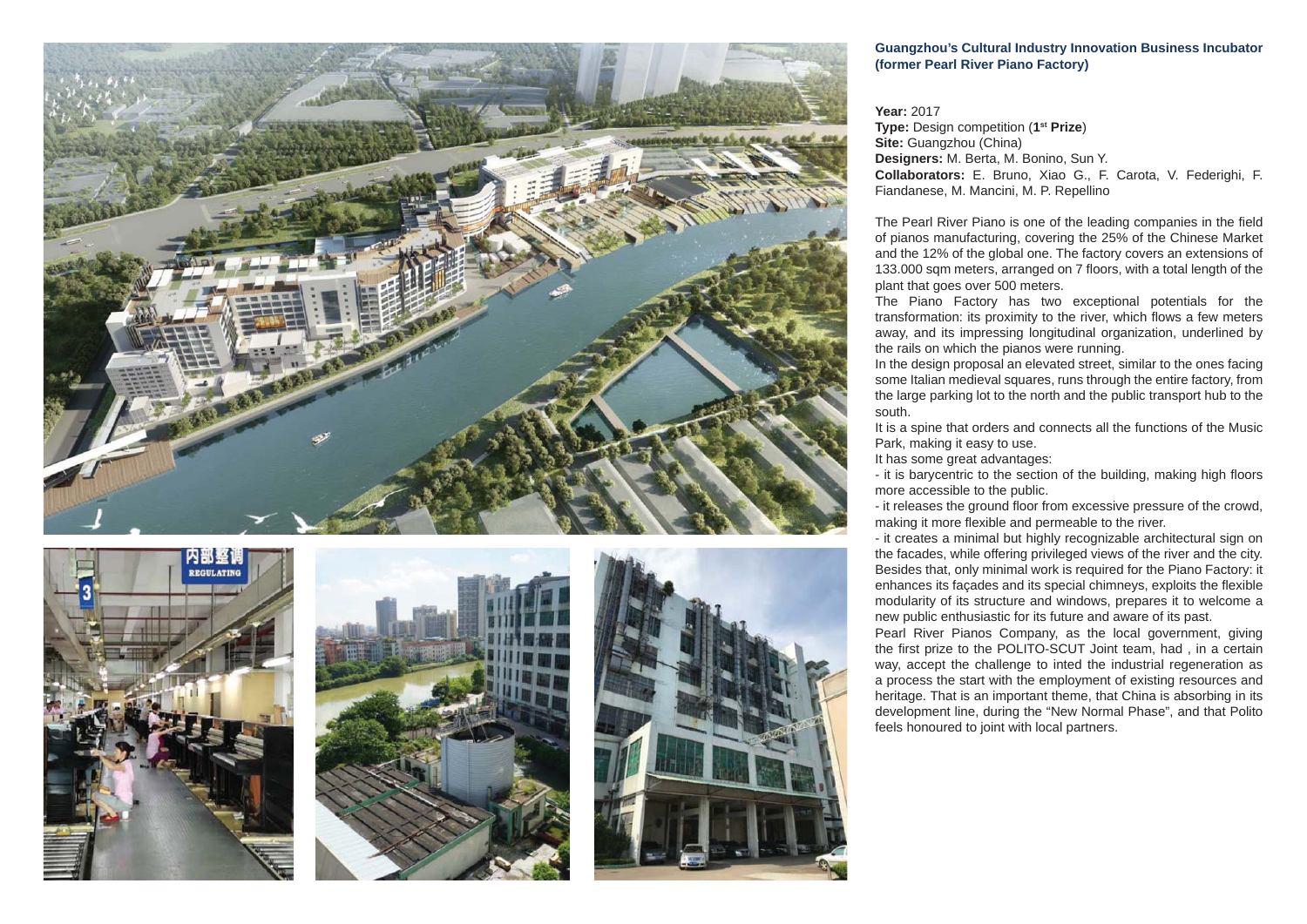